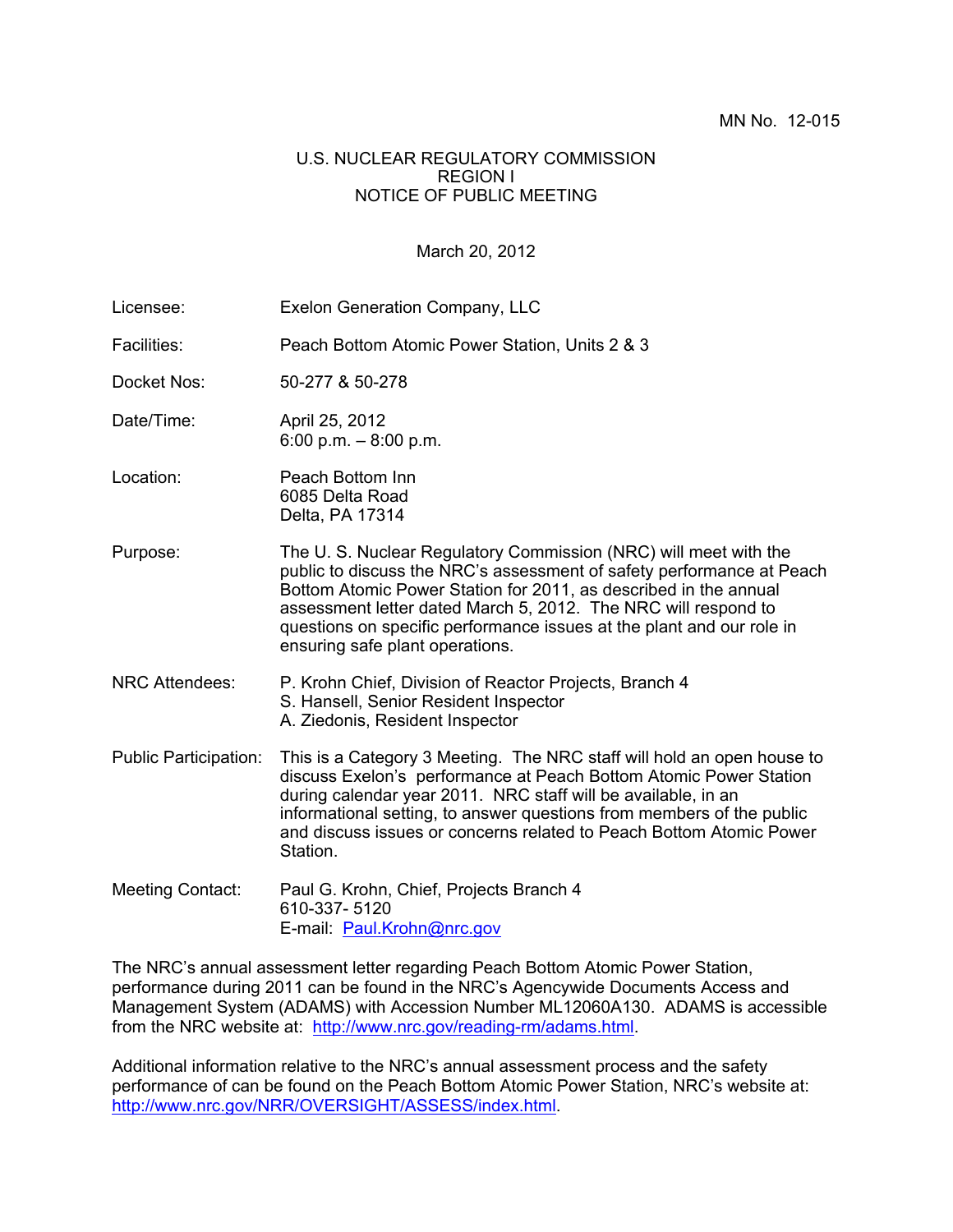The NRC's Policy Statement, "Enhancing Public Participation in NRC Meetings," effective May 28, 2002, applies to this meeting. The policy statement may be found on the NRC website, http://www.nrc.gov/reading-rm/doc-collections/commission/policy/67fr36920.html, and contains information regarding visitors and security.

The NRC provides reasonable accommodation to individuals with disabilities where appropriate. If you need a reasonable accommodation to participate in this meeting, or need the meeting notice or other information from the meeting in another format (e.g., Braille, large print), please notify the NRC's meeting contact. Determinations on requests for reasonable accommodation will be made on a case-by-case basis. Persons requiring assistance to attend the meeting shall make their requests known to the NRC meeting contact no later than two business days prior to the meeting.

Attendance by other NRC personnel at this meeting should be made known by April 20, 2012, via telephone to the NRC meeting contact.

Meetings are sometimes canceled or rescheduled as a result of unforeseen circumstances. Please confirm the meeting schedule on the NRC website under public meetings.

**/RA/** 

Approved by:

 Paul G. Krohn, Chief Projects Branch 4 Division of Reactor Projects

cc: Distribution via ListServ